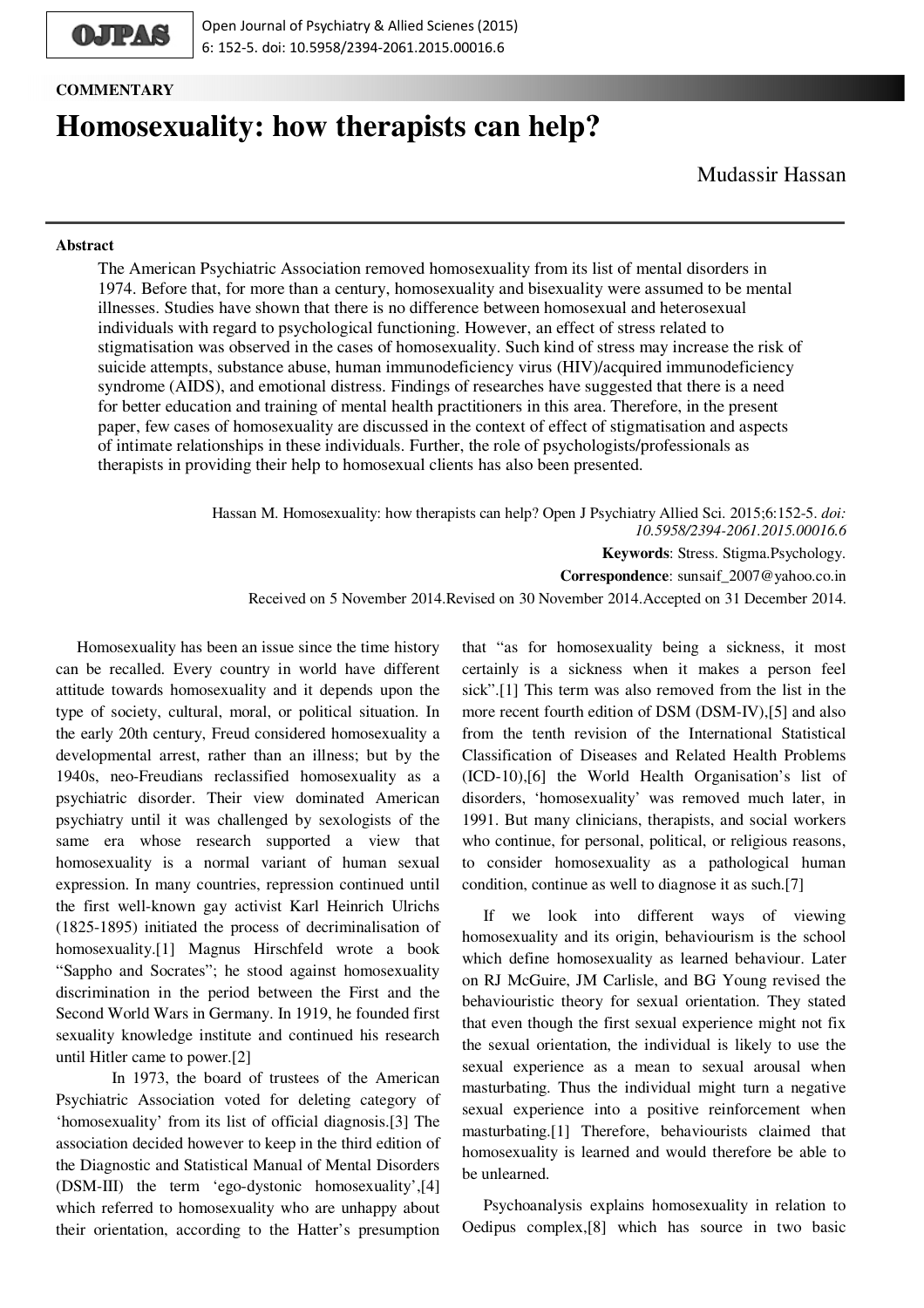instincts: eros - instinct of life, and thanatos - of the death and destruction. Pilecka[2] also mentions fixation described by Freud, concerning the parent of the opposite sex which is the other way to develop homosexual interests. Many researchers have found that the presence of disturbances within relations of gay people with their fathers, not a single gay that had good contact with father.[2] Usually fathers were distanced and hostile, but there were also cases of fathers, who were not respected enough because of their mother's attitude towards them. van den Aardweg[9] examined 120 gays and only three of them had satisfying relationships with their fathers. In literature and other relevant sources, we can find lists of significant events in children's life that may have an impact on later sexuality development. Some of them are:

- Delivery trauma (great physical and psychic pain for a newborn),

- Loss or absence of mother,
- Emotional deprivation in early childhood,

- Treating a child as one of the opposite sex (strong parent's desire to have a boy instead of a girl and the other way),

- Lack of contact with parent of the same sex,
- Rejection from the peer group,
- Strong fear of failing during sexual intercourse.

Following are few cases discussed in detail:

### **Case 1**

Mr X: "I was suffering and one day thought that I should better go to a psychiatrist. And when I discussed my problem with the psychiatrist, his behaviour was very harsh and he said to me, "Get out of the room"... which affected me and at that time I tried to commit suicide."

We as professionals should understand that homosexuality is not a mental illness. All major American mental health associations have affirmed that homosexuality is not a mental illness. In 1975, American Psychological Association (APA) urged all psychologists to "take the lead in removing the stigma long associated with homosexual orientations".[10] When studies have noted differences between homosexual and heterosexual individuals with regard to psychological functioning,[11- 13] these differences have been attributed to the effects of stress related to stigmatisation on the basis of sexual orientation. This stress may lead to increased risk for suicide attempts, substance abuse, and emotional distress.

Psychologists should be encouraged to recognise how their attitudes and knowledge about homosexuality issues may be relevant to assessment and treatment, and seek consultation. The APA ethics code calls on psychologists to "strive to be aware of their work".[14] The APA ethics code further urges psychologists to evaluate their competencies and the limitations of their expertise especially when treating groups of people who share distinctive characteristics. We professionals should understand the ways in which social stigmatisation (i.e., discrimination, prejudice, and violence) poses risks to the mental health of homosexual clients.

## **Case 2**

Mr Y, an educated male, said, "I came to a metropolitan city because it was hard to live in village, and I don't want to change myself. After coming to the metropolitan city, I still find that we have been decimated and people do not understand us"...

Research has shown that gay men are at risk for mental health problems[15] and emotional distress,[12] as a direct result of discrimination and negative experiences in society. After interacting with them, we also found stress and some negative thoughts which were changed by using cognitive behavioural therapy. Ghosh and Bhuyan[16] described a 22-year-old male presenting with history of wearing female garments for sexual arousal. He was treated successfully with the help of behaviour therapy. Negative thoughts are mentioned below.

## **Case 3**

"Yes, sometimes I do have anxious feelings and..." Anxiety was checked by using the Hamilton Anxiety Rating Scale (HAM-A).[17] Total score obtained was 28, which indicated a moderate to severe anxiety. "...I had a friend who committed suicide because of all these... He was abused physically as well as verbally." Antigay verbal and physical harassment has been found to be significantly more common among gay and bisexual male adolescents who had attempted suicide compared with those who had not.[13]

Out of three cases, two of them said that they are in Delhi, because it was impossible for them to live and share their thoughts to someone in village. Those who live in rural communities may experience stress related to the risk of disclosure because anonymity about their sexual orientation may be more difficult to maintain. They also reported that they were feeling social isolation when they were in village.

As a professional, it is moral duty to check the ways they are being involved with the surroundings, so that we can help them in reducing stress. Because within these three cases, one of the important findings was that many people try to use them, they can abuse substance, which may lead to other illnesses like human immunodeficiency virus (HIV)/acquired immunodeficiency syndrome (AIDS).

Psychologists working with lesbian and gay people should be encouraged to assess the client's history of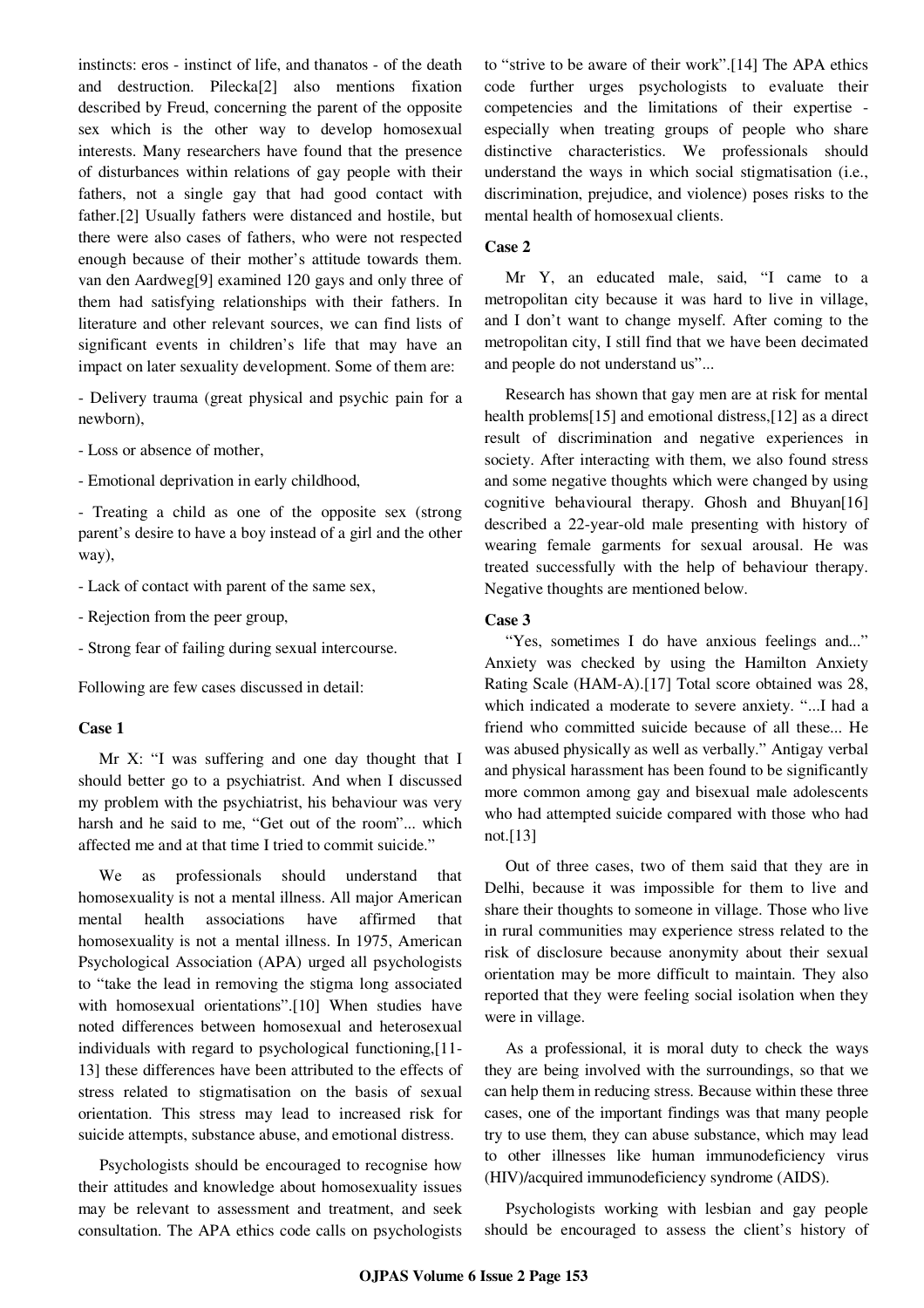victimisation as a result of harassment, discrimination, and violence. Psychologists should also understand how inaccurate or prejudicial views of homosexuality may affect the client's presentation in treatment and the therapeutic process. Bias and misinformation about homosexuality and bisexuality continue to be widespread in society.[18] Fear of multiple personal losses - including family and friends, and career leads fear of selfidentification, which creates person's discomfort with his or her sexual orientation.

APA's[18] "Appropriate therapeutic responses to sexual orientation" policy offers a framework for psychologists working with clients who are concerned about the implications of their sexual orientation. The policy highlights those sections of the APA ethics code that apply to all psychologists working with lesbian, gay, and bisexual clients. These sections include prohibitions against discriminatory practices (e.g., basing treatment on pathology-based views of homosexuality or bisexuality), a prohibition against the misrepresentation of scientific or clinical data (e.g., the unsubstantiated claim that sexual orientation can be changed), and a requirement for informed consent.[14] Based on the APA ethics code, the "Appropriate therapeutic responses to sexual orientation" policy calls on psychologists to discuss the treatment, its theoretical basis, reasonable outcomes, and alternative treatment approaches. In providing clients with accurate information about the social stressors that may lead to discomfort with sexual orientation, psychologists may help to neutralise the effects of prejudice and inoculate clients against further harm.

If psychologists are unable to provide this or other relevant information because of lack of knowledge or contravening personal beliefs, they should obtain the requisite information or make appropriate referrals.[14] When clients present with discomfort about their sexual orientation, it is important for psychologists to assess the psychological and social context in which this discomfort occurs.

Psychologists should rely on scientifically and professionally derived knowledge, and avoid discriminatory practices. Psychologists should provide accurate information and they correct misinformation in their work with parents or with others.[19] It is also important that psychologists ask clients whom they consider to be part of their family. Psychologists should be aware of the stress that clients may experience when their families of origin, employers, or others do not recognise their family structure.

It is useful for psychologists to be aware of the nature and availability of homosexuals and their families. Of particular use are organisations that provide support to the parents, young and adult children and friends of lesbian, gay (e.g., Parents, Family, and Friends of Lesbians and Gays; Children of Lesbians and Gays Everywhere); programmes that provide special attention to the victims of hate crimes; programmes for lesbian and gay, and groups that focus on parenting issues, relationships, or coming out. There are also professional organisations and groups for lesbian, gay; groups for people with HIV issues; groups for socialising and networking in business; and groups that can provide spiritual assistance. Electronic resources such as internet news groups, mailing lists, and web pages can be used by clients and psychologists as valuable sources of information and support.

#### **Source of support**: Nil. **Declaration of interest**: None.

#### **References**

1. LeVay S. Queer science: the use and abuse of research into homosexuality. Cambridge, MA: The MIT Press; 1996.

2. Pilecka B. Psychospołecznykonteksthomoseksualizmu. Krakow: WydawnictwoRadamsa; 1999.

3. American Psychiatric Association. Position statement on homosexuality and civil rights.Am J Psychiatry. 1974;131:497.

4. American Psychiatric Association. Diagnostic and statistical manual of mental disorders. 3rd ed. Washington, DC: American Psychiatric Association; 1980.

5. American Psychiatric Association. Diagnostic and statistical manual of mental disorders. 4th ed. Washington, DC: American Psychiatric Association; 1994.

6. World Health Organization. The ICD-10 classification of mental and behavioural disorders: clinical descriptions and diagnostic guidelines. Geneva: World Health Organization; 1992.

7. Howsepian AA. Sexual modification therapies: ethical controversies, philosophical disputes, and theological reflections. Christ Bioeth. 2004;10:117-35.

8. Flugel JC. The psycho-analytic study of the family. London: Hogarth Press; 1921.

9. van den Aardweg G. On the origins and treatment of homosexuality: a psychoanalytic reinterpretation. Westport, CT: Praeger; 1986.

10. Conger JJ. Proceedings of the American Psychological Association, incorporated, for the year 1974: minutes of the annual meeting of the council of representatives. Am Psychol. 1975;30:620-51.

11. DiPlacido J. Minority stress among lesbians, gay men, and bisexuals: a consequence of heterosexism, homophobia, and stigmatization. In: Herek G, editor. Psychological perspectives on lesbian and gay issues: Vol 4. Stigma and sexual orientation: understanding prejudice against lesbians, gay men, and bisexuals. Thousand Oaks, CA: Sage; 1998. p. 138-59.

12. Ross MW. The relationship between life events and mental health in homosexual men. J Clin Psychol. 1990;46:402-11.

13. Rotheram-Borus MJ, Hunter J, Rosario M. Suicidal behavior and gay-related stress among gay and bisexual male adolescents. J Adolesc Res. 1994;9:498-508.